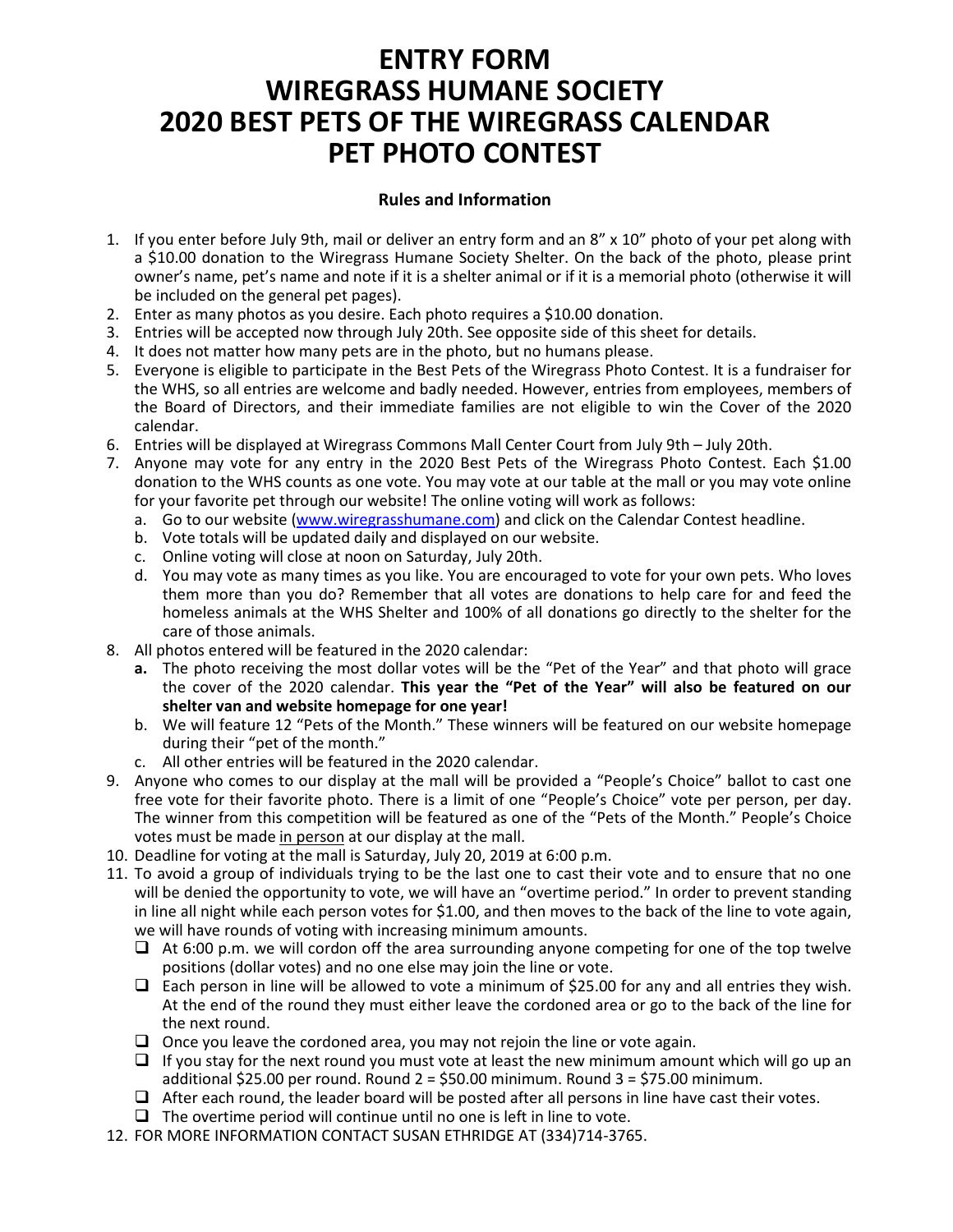## **ENTRY FORM WIREGRASS HUMANE SOCIETY 2020 BEST PETS OF THE WIREGRASS CALENDAR PET PHOTO CONTEST**

Have your pet featured in the Wiregrass Humane Society's 2020 BEST PETS OF THE WIREGRASS calendar. All photographs entered will be included in the calendar and each will be publicly displayed for the Wiregrass community to vote for the cover winner. Each vote cast represents a \$1.00 donation for the Wiregrass Humane Society (\$1.00 equals 1 vote). **We also have online voting!** See #7 on reverse side for instructions. The photograph receiving the most dollar votes will be featured on the calendar cover and the 11 photos receiving the next highest votes will be featured as monthly winners. One calendar month will feature the "People's Choice" winner which is awarded to the photo receiving the most free votes (one per person, per day). This year, **the calendar cover winner will also be featured on our shelter van and our website homepage for one year**. Other monthly winners will be featured on our homepage during their "calendar month."

|                   | Enclose \$10.00 for each photo entered.<br>Each photo must be 8"x 10" size (no humans please).                             |            |       |
|-------------------|----------------------------------------------------------------------------------------------------------------------------|------------|-------|
|                   | Please mail a copy of the 2020 calendar to<br>me at the address below for \$8.00 each.<br>(Includes postage and handling.) |            |       |
| Name              |                                                                                                                            | Pet's Name |       |
| Address           |                                                                                                                            | Email      |       |
| City, State, Zip_ |                                                                                                                            |            | Phone |

Feature pet in "Memorial" section.

Feature pet in "Shelter Animal" section.

Send me information about advertising in the 2020 calendar.

\*Make checks payable to the Wiregrass Humane Society\*

 $\Box$  Photos can be returned if you have a calendar mailed to you. Otherwise, photos can be picked up after November 15 at the WHS Second Chance Thrift Shop, 1381 Reeves Street, Monday – Friday from 10:00 a.m. until 6:00 p.m and Saturday from 10:00 a.m. until 5:00 p.m.

### **BEFORE JULY 9TH**

Send or deliver your entry to: Wiregrass Humane Society P.O. Box 1045 Dothan, AL 36302 Shelter Hours: Noon-4:30 p.m. daily (closed Wednesday)

### **Beginning July 9th until July 20th**

Bring photo entry to: Wiregrass Commons Mall, Center Court from 10:00 a.m. to 6:00 p.m. Monday – Saturday and 1:00 a.m. to 6:00 p.m. Sunday or email to whscalendarcontest@gmail.com (add \$5.00 to entry for printing of photo)